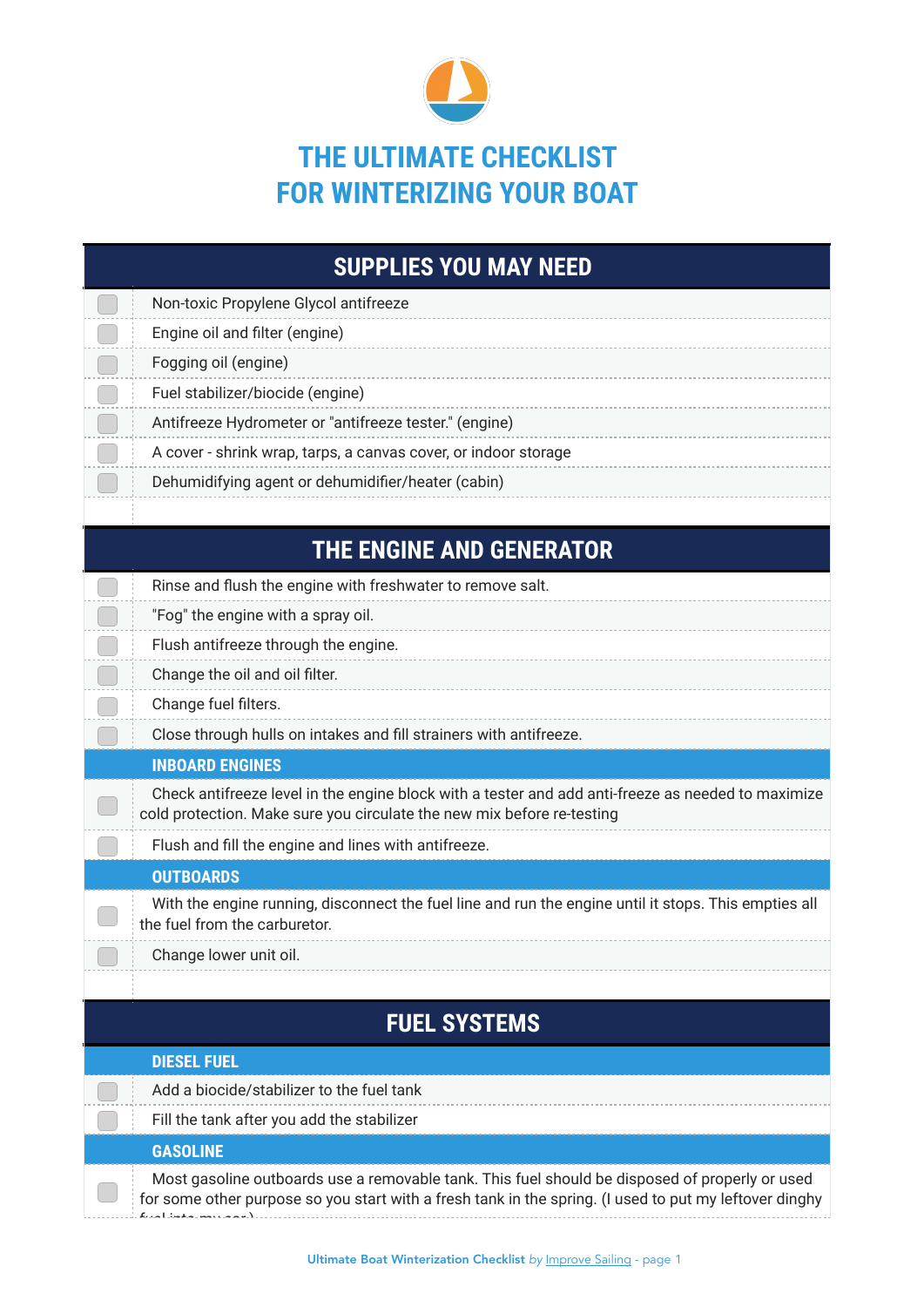| If you have an older boat with a gasoline inboard and permanent tank installed you can drain it, or<br>add a stabilizer and fill it.                        |
|-------------------------------------------------------------------------------------------------------------------------------------------------------------|
|                                                                                                                                                             |
| <b>PLUMBING SYSTEMS</b>                                                                                                                                     |
| <b>PRESSURE (FRESH) WATER</b>                                                                                                                               |
| Flush all tanks and lines.                                                                                                                                  |
| Add antifreeze to the water tank.                                                                                                                           |
| Run all fixtures until antifreeze runs out, starting with the fixtures farthest from the pump.                                                              |
| <b>WATER HEATERS</b>                                                                                                                                        |
| Drain all water.                                                                                                                                            |
| If there is a winterizing bypass, shut it off before winterizing the pressure water system so you<br>don't have to fill the tank with expensive antifreeze. |
| Disconnect the electricity or turn off the breaker to prevent accidental startup in the spring while<br>it's empty                                          |
| <b>HEADS AND TOILETS</b>                                                                                                                                    |
| Flush all toilets with fresh water                                                                                                                          |
| Pump out and rinse all holding tanks.                                                                                                                       |
| Using the water intake hose, flush the system through with antifreeze                                                                                       |
|                                                                                                                                                             |
| <b>REFRIGERATION</b>                                                                                                                                        |
| Flush all raw water lines with antifreeze                                                                                                                   |
|                                                                                                                                                             |
| <b>THE BILGE</b>                                                                                                                                            |
| Pump or drain the bilge into a proper receptacle.                                                                                                           |
| Add antifreeze to cover exposed pumps or through hulls                                                                                                      |
| Run the pump briefly fill it with antifreeze.                                                                                                               |
|                                                                                                                                                             |
| <b>BATTERIES</b>                                                                                                                                            |
| <b>LEAD-ACID</b>                                                                                                                                            |
| For wet cells, top up all cells as per manufacturer's instructions (usually with distilled water).                                                          |
| Fully charge all batteries.                                                                                                                                 |
| Disconnect electrical connections from the boat.                                                                                                            |
| If practical for smaller batteries, remove them and store indoors with a trickle charger.                                                                   |
| LITHIUM (LIFEPO~4~)                                                                                                                                         |
| Charge/Discharge to 50% state of charge or manufacturer's recommended storage voltage.                                                                      |
| Disconnect all connections from the boat.                                                                                                                   |
|                                                                                                                                                             |
| <b>AIR CONDITIONING</b>                                                                                                                                     |

Ultimate Boat Winterization Checklist by **Improve Sailing** - page 2